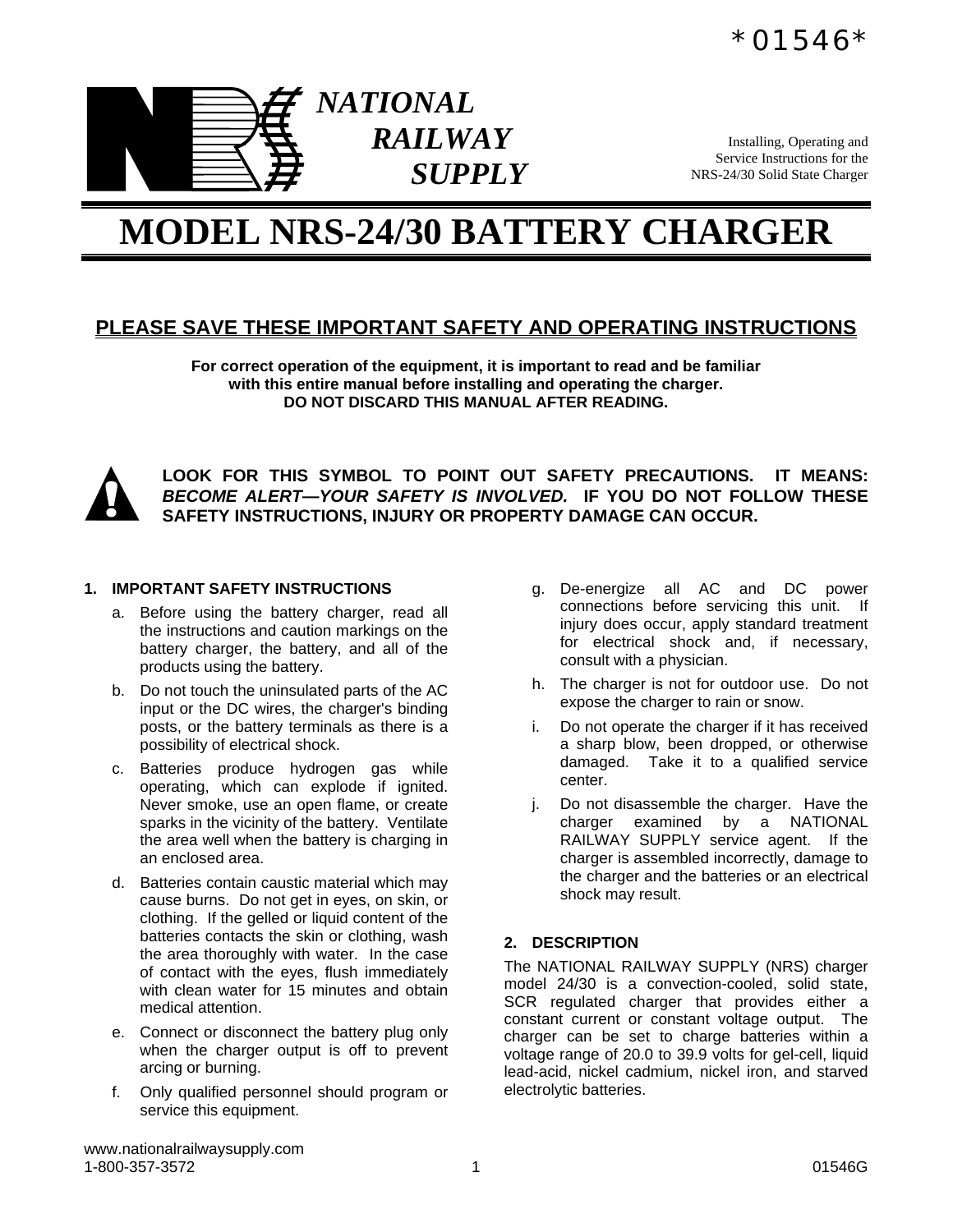#### **3. THEORY OF OPERATION**

When the charger is connected to the desired AC voltage source (115 or 230), the transformer creates auxiliary voltages for the electronic control module. The electronic control module controls and monitors the charger so it will perform properly. The transformer also supplies the power output used for charging the batteries and provides electrical isolation between the charger's output and the AC source.

The charger's output current flows through a shunt and is sensed by the electronic control module along with the charger's output voltage. These values are converted into drive pulses for the SCRs by the control module. This pulsating charge current (a pulse occurs each time an SCR is on) is then filtered by a large capacitor and the batteries to provide a smooth output.

The charger is an "IE" profile which is: (a) High rate constant current, and (b) Constant voltage. When the charger is first started, the SCRs will conduct for a certain portion of the sinusoidal anode voltage to provide the required charging current at the low level of battery voltage. In this start region, a constant 30 amp current is applied to the battery. The SCR conduction will then increase as the battery voltage increases in order to provide a higher output voltage while maintaining a constant charging current.

When the battery voltage reaches the float voltage (the voltage set with the switches), the SCRs will start to decrease their output. This causes the charger to automatically change from a constant current charge region to a constant voltage charge region. As the batteries become fully charged, the output current decreases. A continuous constant float voltage will be supplied to the batteries to maintain their charge.

Another feature of the charger is temperature compensation, which keeps the batteries from getting under- or over-charged. **TEMPERATURE COMPENSATION ONLY OCCURS WHEN USING A TEMPERATURE PROBE.** The red LED on the front of the charger will be off when using a functional temperature probe. If the LED is on, either a temperature probe is not being used, or the temperature probe is working improperly.

Temperature compensation uses a temperature reference of 77°F (25°C), a voltage reference of 2.23 volts (the voltage of a standard gel-cell battery at 77°F), and a compensation value of 3.0 mV per °F, or 5.4 mV per °C. The equivalent equation for the compensated voltage is:

 $Vcomp = V - k (t - 77°F)$ 

 Where V is the voltage of the battery at 77°F, t is the temperature in  ${}^{\circ}$ F, and k = V (.003 / 2.23).

The control module has a temperature compensation range between 32°F and 95°F (0°C and 35°C) that does not allow charger voltage to increase or decrease beyond the calculated values.

#### Example 1:

 If a 26.8 volt battery is charging and the temperature increases to 95°F, then the output voltage decreases to 26.1 volts.

26.8 - .036 (95°F - 77°F) = 26.1

#### Example 2:

 If a 29.00 volt battery is charging and the temperature increases to 95°F, then the output voltage decreases to 28.3 volts.

29.00 - .039 (95°F - 77°F) = 28.3

Example 3:

 If 35.7 volt batteries are charging and the temperature decreases to 32°F, the output voltage increases to 37.9 volts.

 $35.7 - 0.048$  ( $32^{\circ}$ F -  $77^{\circ}$ F) = 37.9

#### **4. RECEIVING AND INSTALLING THE CHARGER**

Proper installation of the charger is important in order to achieve good charger performance and to prevent damage to the charger and batteries. When a charger is received, a check for possible in-transit damage should be made. If any damage is found, it should be reported as a claim to the carrier. To permit free air flow for convention cooling, allow two inches (2") minimum between the charger sides and other equipment and four inches (4") minimum on top of the charger.

**WARNING: NEVER PLACE ANYTHING ON TOP OF THE CHARGER WHILE OPERATING. DAMAGE TO THE CHARGER OR BATTERIES COULD OCCUR.** 

**WARNING: THE CHARGER MUST BE SET UP FOR THE PROPER USER SPECIFICATIONS BEFORE STARTING THE INITIAL CHARGE.** 

## **5. AC ELECTRICAL SUPPLY**

The charger must be connected to a single-phase, 50-60 Hertz AC power source, which can be either 115 or 230 VAC. Use 8 or 10 AWG wire for the AC power input. Quarter-inch (¼") ring terminals are required for proper connection to the AC input and ground binding posts (A.A.R.) located on the front of the charger. Remove the small door cover on the front of the charger by removing the two retaining screws. On the panel behind the binding posts is a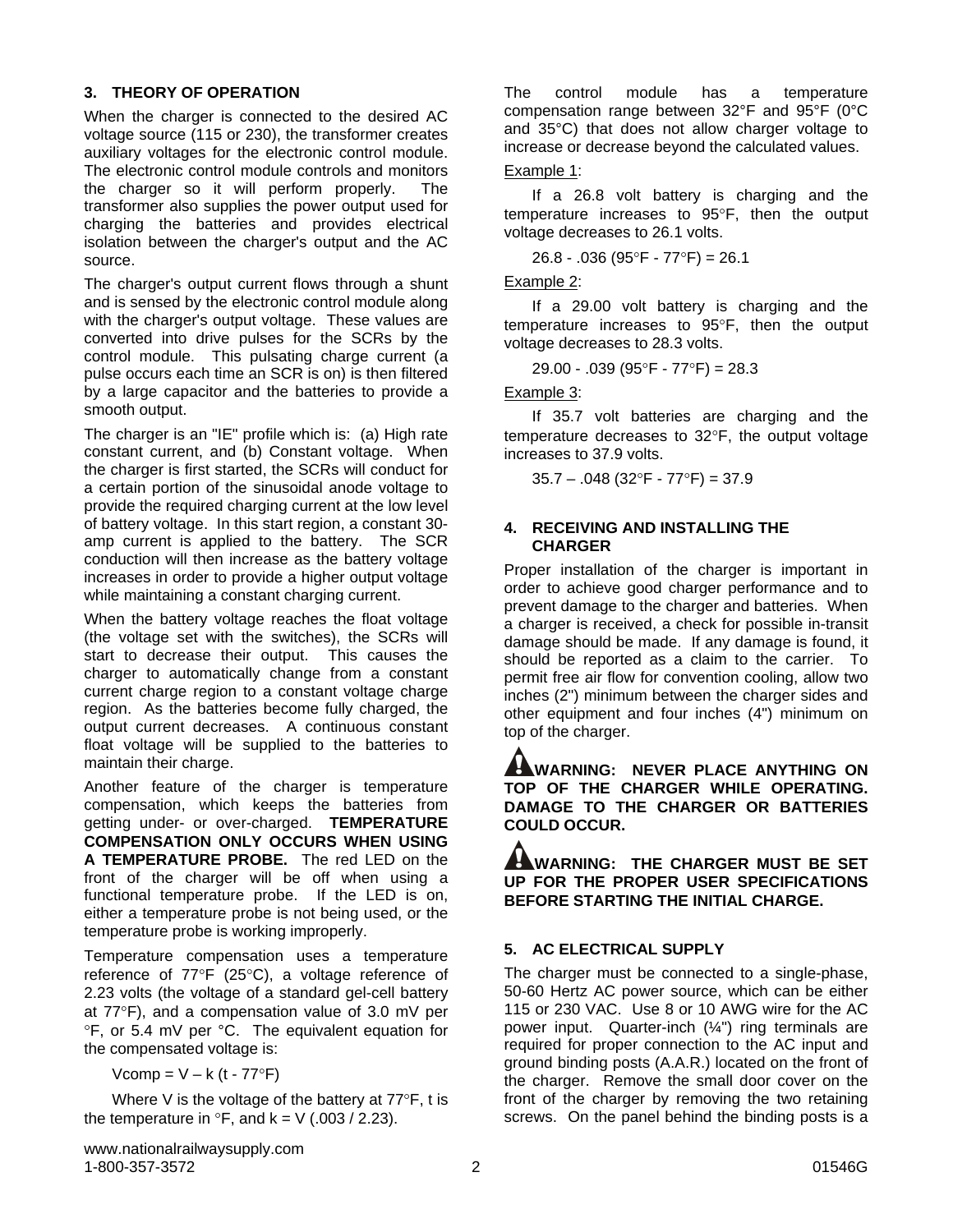diagram showing the proper jumper connections for the different AC voltages.

**WARNING: IMPROPER JUMPER CONNECTION MAY CAUSE SEVERE DAMAGE TO THE CHARGER AND THE BATTERY.**

Configure the jumpers for your AC voltage source (refer to the jumper diagram). Place the AC ring terminals on the binding posts and tighten the post nuts.



**WARNING: FAILURE TO PROPERLY CONNECT THE AC VOLTAGE CONDUCTORS COULD CAUSE SERIOUS DAMAGE TO THE CHARGER. IMPROPER GROUNDING CAN RESULT IN THE RISK OF AN ELECTRIC SHOCK. DO NOT OPERATE THE CHARGER WITHOUT PROPER GROUNDING.**

#### **6. DC OUTPUT**

The DC output wires 8 AWG or larger, are connected on the two right-most binding posts as labeled on the panel behind the binding posts (positive on the left and negative on the right). The DC cables should have quarter-inch  $(\frac{1}{4})$  ring terminals for connecting them to the binding posts. Check to make sure the polarity of the DC output wires is the same as those connected to the battery. The charger will not operate in a reversed polarity condition. **WHEN CONNECTING THE DC WIRES TO THE CHARGER WITH THE AC POWER DISCONNECTED, A SPARK MAY OCCUR.** This is caused by the output capacitors being charged by the batteries. If the DC polarity is reversed, a circuit breaker will protect the charger from internal damage. Correct the reversed wires and push the circuit breaker button back in. Replace the door cover on the front of the charger after tightening all of the binding post nuts.

**WARNING: DO NOT TOUCH THE CHARGER'S TERMINALS OR AN ELECTRICAL SHOCK COULD OCCUR. A VOLTAGE IS PRESENT ON THE DC TERMINALS EVEN AFTER THE AC IS DISCONNECTED BECAUSE OF THE ENERGY STORED IN THE CAPACITOR.** 

#### **7. TEMPERATURE PROBE**

The external temperature probe is an optional way of extending battery life by using temperature compensation. One end of the temperature probe cable has a three-pin plug, which plugs into a receptacle labeled TEMP PROBE on the front of the charger. The other end of the cable has the temperature sensor sealed either in a terminal or small metal box.

**AWARNING:** IT IS IMPORTANT TO MOUNT **THE TEMPERATURE PROBE ON THE BATTERIES FOR PROPER TEMPERATURE COMPENSATION. IF THIS CANNOT BE DONE, LOCATE THE PROBE AS LOW AS POSSIBLE IN THE BUNGALOW OR CABINET.** 

#### **Terminal-Type Probe**

The terminal-type probe should be attached to the negative (-) battery post near the center of the battery pack. If the threaded stud is long enough above the battery jumper nut, attach the probe with another nut. Torque this nut to proper specifications. If the stud is too short, the nut holding the jumper wire will need to be removed. Open or remove the load and charging circuits to the batteries. Remove the nut holding the jumper and add the probe, then torque the nut to the proper specifications. Then close or connect the load and charging circuits back to the batteries.

#### **Box-Type Probe**

The metal box has a high performance contact adhesive tape for attaching it to the battery. To attach, clean a spot for the probe on the middle

www.nationalrailwaysupply.com 1-800-357-3572 3 01546G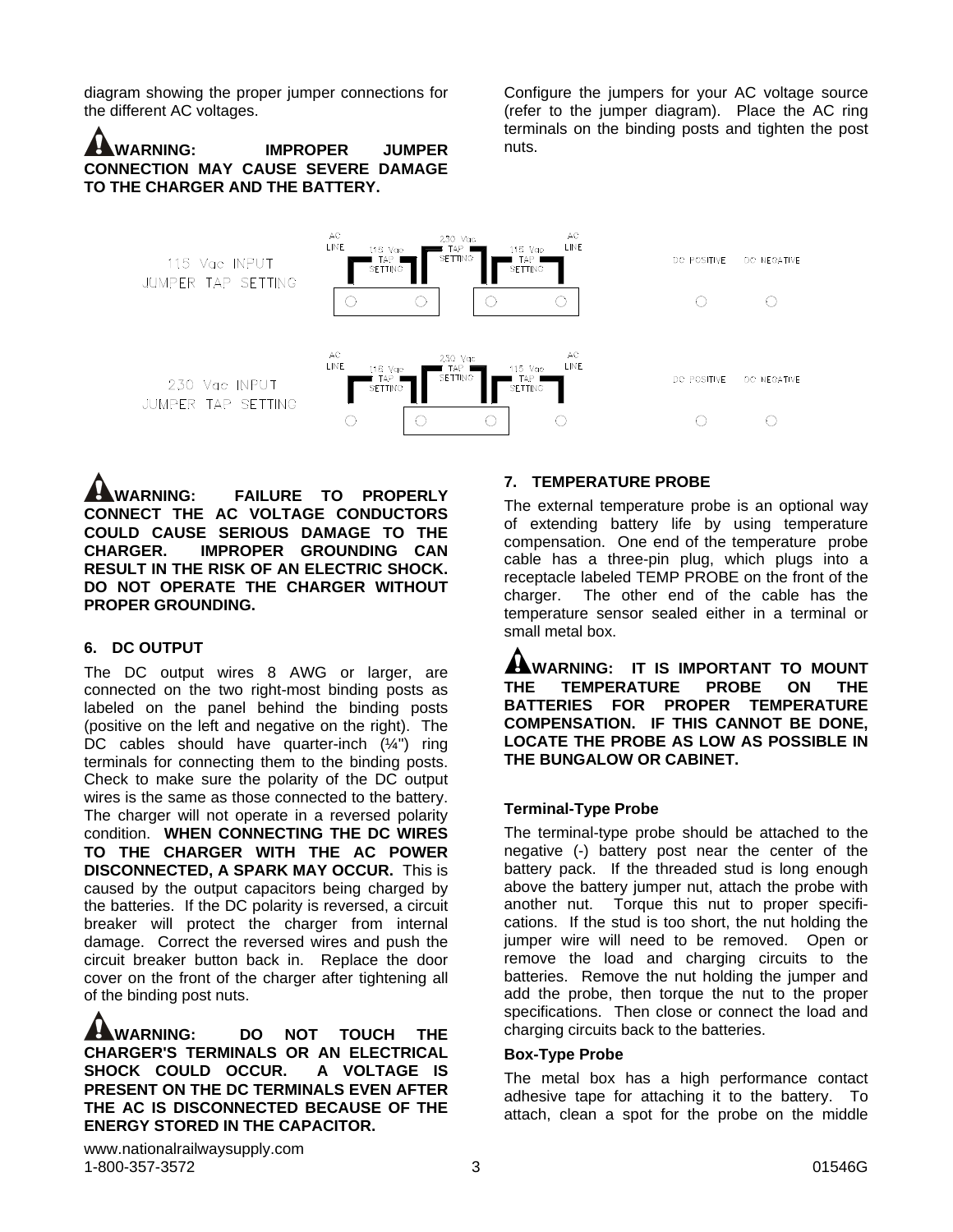battery about three inches (3") down from the top of the battery. Make sure the spot is free of all dirt and oil or the probe will not adhere properly. For proper adhesion, the battery surface must be cleaned with isopropyl alcohol. Ideal application temperature range is between 70 and 100°F. Initial application to surfaces at temperatures below 50°F is not recommended. Under cold conditions, the surface should be warmed before application. Once properly applied, low temperatures will not affect the bond strength.

Remove the adhesive's protective strip and press the probe firmly against the battery to ensure good adhesion.

**Securely fasten the temperature probe cable to protect the probe from being torn from the battery.** Secure the probe's cable to a fixed object to ensure the probe will not be pulled loose. Use a cable tie mount on the battery or on the adjacent battery, if necessary.

## **8. OPERATION**

The battery charger is adjustable with the three rotary switches on the front of the charger. The switches (settable between 20.00 and 39.99) determine the float voltage for the batteries. **SET THE FLOAT VOLTAGE TO THE BATTERY MANUFACTURER'S SPECIFIED VOLTAGE FOR 77**°**F.** The charger will then electronically charge the batteries to the voltage specified on the switches. To set the switches, use a small screw-driver and turn the switch so that the arrow head on the slot is pointing to the desired number. Set the switches in the following manner. If the desired battery voltage is 26.8 volts, set the top switch to 2, the middle switch to 6, and the bottom switch to 8 (see the figure below). This will provide you with the proper charging voltage. **BE SURE EACH SWITCH IS SET ON A NUMBER AND NOT BETWEEN NUMBERS.** If a switch is set between numbers, the output current will go to zero and the yellow charging LED will flash.



The charger does not have a power switch. When the AC power is applied to the charger, the DC output will start and the yellow LED will be on. To turn off the charger, disconnect the AC power source.

## **9. MAINTENANCE**

The battery charger requires minimal maintenance. It should be kept clean and all connections are to be periodically tightened. **BE SURE THE CHASSIS IS SECURELY GROUNDED.** If any problem cannot be resolved, consult the nearest NRS service agent at 1-800-357-3572.

## **10. SERVICING**

If the battery charger operates improperly, follow the steps below.

- a. Begin by checking the voltage switches to verify their settings against the specifications of the batteries.
- b. Next, remove the small cover on the front of the charger and make sure all of the binding post nuts are tight. Also check the jumper tap configuration for the AC voltage used.
- c. Check the fuses to make sure they have not blown.
- d. Check the circuit breaker to see if it has opened and push it in to reset it if necessary.
- e. Check the polarity between the DC output and the battery and make sure their connections are tight.
- f. If the steps above do not solve the problem, contact your local NRS service agent at 1-800-357-3572.

## **11. CHARGER SPECIFICATIONS**

#### AC INPUT VOLTAGE:

115 VAC (100-128) or 230 VAC (200-256)

AC INPUT CURRENT:

16.0 amps for 115 VAC (full power)

7.5 amps for 230 VAC (full power)

AC INPUT FREQUENCY:

48 – 65 Hertz (single phase)

AC LINE REGULATION:

For a constant output current at 2.00 volts/cell

+ 5.6% for 18 cells

+ 13.1% for 16 cells

AC FUSES: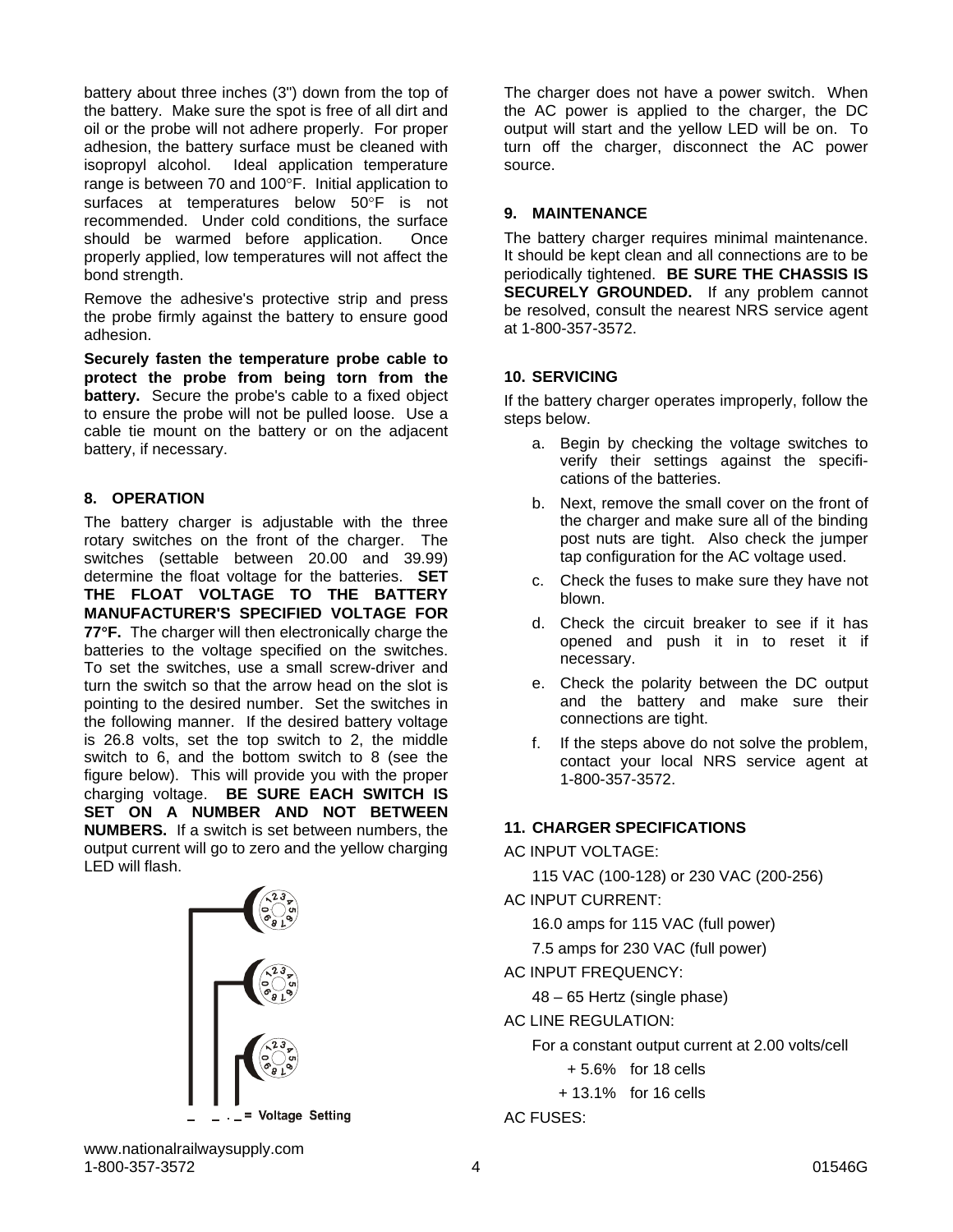| MDA 12 or equivalent                     |                             | 1.4V p-p at 30.0 amps, 24.0 volts |                     |                      |
|------------------------------------------|-----------------------------|-----------------------------------|---------------------|----------------------|
| <b>POWER FACTOR:</b>                     |                             | 0.28V p-p at 2.0 amps, 26.8 volts |                     |                      |
| Percentage at 30.0 amps DC current       |                             | TEMPERATURE COMPENSATION:         |                     |                      |
| for 18 cells<br>91%                      |                             | 3+25mV per °F per cell            |                     |                      |
| 71% for 12 cells                         |                             | WEIGHT, NET:                      |                     |                      |
| DC OUTPUT:                               |                             | 58.0 lbs.                         |                     |                      |
| Voltage range                            | $20.00 - 39.99 + 0.2$ volts | DIMENSIONS:                       |                     |                      |
| Current Maximum 30.0 + 5 amps            |                             | $W = 18\%$ "                      | $H = 11\frac{1}{4}$ | $D = 9\frac{3}{4}$ " |
| DC OUTPUT RIPPLE (at battery terminals): |                             |                                   |                     |                      |

## **12. PARTS LIST**

The following is a list of parts found in the NRS Model 24/30. When replacing a part, **use only original factory replacement parts** of the correct size and rating.

| PART NO. | QTY            | <b>DESCRIPTION</b>                            |
|----------|----------------|-----------------------------------------------|
|          |                |                                               |
| 12895S   | 1              | <b>TRANSFORMER ASSEMBLY</b>                   |
| 17011S   | $\overline{2}$ | <b>SCR ASSEMBLY</b>                           |
| 18696S   | $\mathbf{1}$   | <b>SHUNT ASSEMBLY</b>                         |
| 14241S   | $\overline{2}$ | AC INPUT JUMPERS                              |
| 29102S   | $\overline{1}$ | CONTROL MODULE (W/ ELECTRONIC BOARD #21185)   |
| 14123S   | 1              | TEMPERATURE TRANSDUCER, 10' (BOX W/ ADHESIVE) |
| 14126S   | 1              | TEMPERATURE TRANSDUCER, 30' (BOX W/ ADHESIVE) |
| 29741S   | 1              | TEMPERATURE TRANSDUCER, 10' (W/ TERMINAL)     |
| 29742S   | 1              | TEMPERATURE TRANSDUCER, 30' (W/ TERMINAL)     |
| 04401S   | 1              | <b>TRANSFORMER CAP</b>                        |
| 15032S   | $\overline{2}$ | <b>OUTPUT CAP</b>                             |
| 15037S   | $\mathbf{1}$   | <b>CIRCUIT BREAKER ASSEMBLY</b>               |
| 22908S   | 1              | <b>COVER ASSEMBLY</b>                         |
| 14786S   | 1              | <b>DIODE ASSEMBLY</b>                         |
| 14484S   | 1              | <b>TERMINAL TAP STRIP</b>                     |
| 03837S   | $\overline{2}$ | FUSEHOLDER, ASSEMBLY                          |
| 15197S   | $\mathbf{1}$   | VARISTOR ASSEMBLY W/ CAP, VR1                 |
| 15029S   | $\overline{2}$ | <b>FUSE</b>                                   |
| 14789S   | $\overline{1}$ | TAP STRIP ASSEMBLY, W/ I/O STUDS              |
| 14759S   | $\mathbf 1$    | VARISTOR ASSEMBLY, VR2                        |
| 14197S   | 4              | BUSHINGS, 1" DIA.                             |
| 31126B   | $\mathbf 1$    | VARISTOR ASSEMBLY, AC, 320V, LOT SIZE 10      |
| 22942S   | 1              | AMMETER, 40 AMP, SNAP-IN                      |
| 27319S   | 1              | AMMETER, 50 AMP, CORNER MOUNT                 |
| 22904S   |                | <b>BASE ASSY</b>                              |
| 15194S   | 1              | <b>HEATSINK ASSY, W/SCR</b>                   |
| 23059S   | 1              | <b>CONTROL CABLE</b>                          |

The adhesive used on the temperature probes (#14123S and #14126S) is 3M Scotch #Y-9473 which is a thermally conducting two-sided adhesive tape. If a replacement adhesive is needed, use this type of tape or an equivalent adhesive.